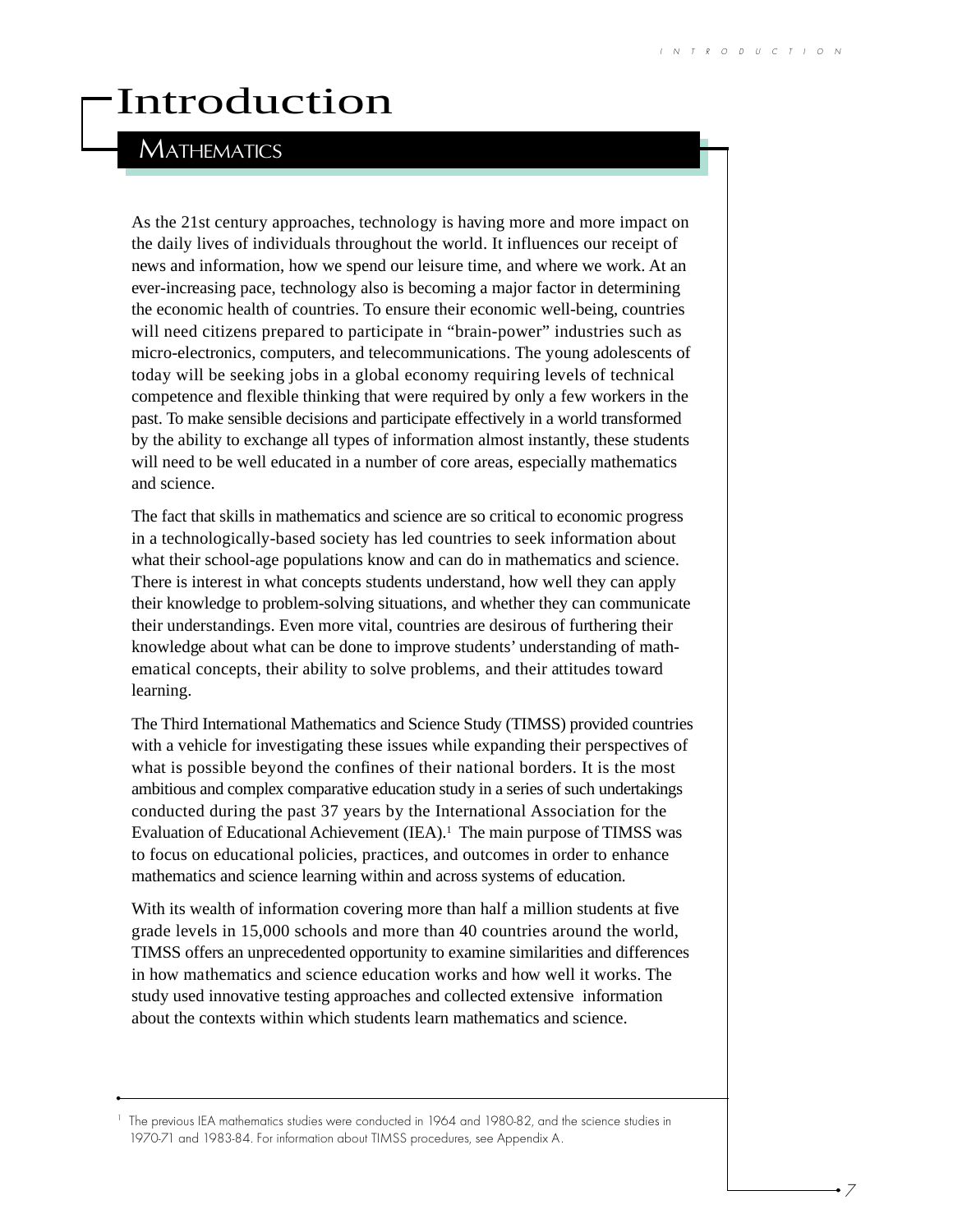The present report focuses on the mathematics achievement of students in the two grades with the largest proportion of 13-year-olds – the seventh and eighth grades in most countries. Special emphasis is placed on the eighth-grade results, including selected information about students' background and classroom practices in teaching mathematics.

All countries that participated in TIMSS were to test students in the two grades with the largest proportion of 13-year-olds in both mathematics and science. A companion report, *Science Achievement in the Middle School Years*: *IEA's Third International Mathematics and Science Study (TIMSS)*, 2 presents corresponding results about students' science achievement.

Many TIMSS countries also tested the mathematics and science achievement of students in the two grades with the largest proportion of 9-year-olds (third and fourth grades in most countries) and of students in their final year of secondary education. Subsets of students, except the final-year students, also had the opportunity to participate in a "hands-on" performance assessment where they designed experiments and tested hypotheses. The results of these components of TIMSS will be presented in forthcoming reports.

Together with the achievement tests, TIMSS administered a broad array of background questionnaires. The data collected from students, teachers, and school principals, as well as the system-level information collected from the participating countries, provide an abundance of information for further study and research. TIMSS data make it possible to examine differences in current levels of performance in relation to a wide variety of variables associated with classroom, school, and national contexts within which education takes place.

### **WHICH COUNTRIES PARTICIPATED?**

TIMSS was very much a collaborative process among countries. Table 1 shows the 45 participating countries. Each participant designated a national center to conduct the activities of the study and a National Research Coordinator (NRC) to assume responsibility for the successful completion of these tasks.<sup>3</sup> For the sake of comparability, all testing was conducted at the end of the school year. The four countries on a Southern Hemisphere school schedule (Australia, Korea, New Zealand, and Singapore) tested in September through November of 1994, which was the end of the school year in the Southern Hemisphere. The remaining countries tested the mathematics and science achievement of their students at the end of the 1994-95 school year, most often in May and June of 1995. Because Argentina, Italy, and Indonesia were unable to complete the steps necessary to appear in this report, the tables throughout the report do not include data for these three countries. Results also are not presented for Mexico, which chose not to release its seventh- and eighth-grade results in the international reports.

<sup>&</sup>lt;sup>2</sup> Beaton, A.E., Martin, M.O., Mullis, I.V.S., Gonzalez, E.J., Smith, T.A., and Kelly, D.L. (1996). Science Achievement in the Middle School Years: IEA's Third International Mathematics and Science Study (TIMSS). Chestnut Hill, MA: Boston College.

<sup>&</sup>lt;sup>3</sup> Appendix F lists the National Research Coordinators as well as the members of the TIMSS advisory committees.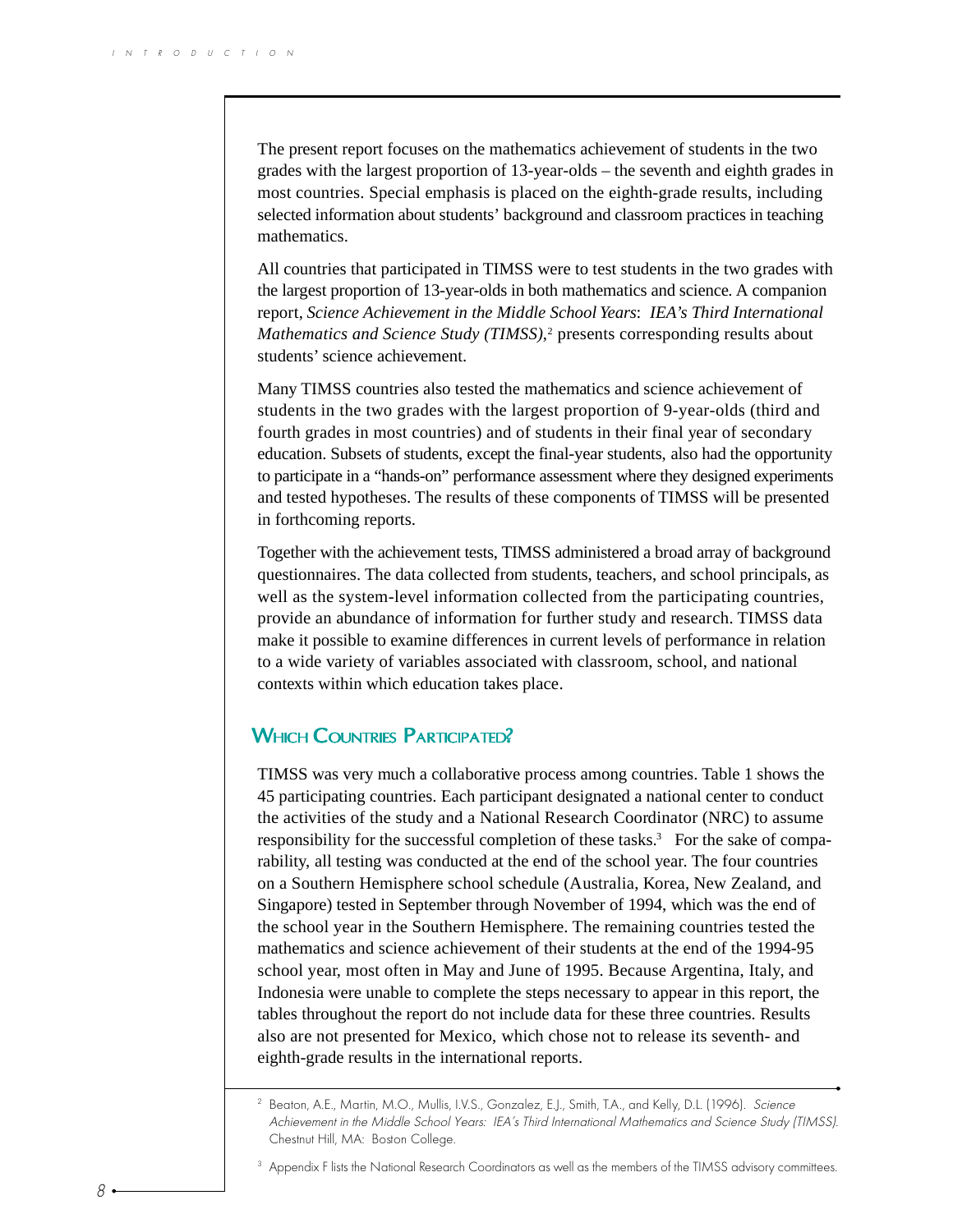## **Countries Participating in TIMSS<sup>1</sup>**

- Argentina
- Australia
- Austria
- Belgium \*
- Bulgaria
- Canada
- Colombia
- Cyprus
- Czech Republic
- Denmark
- England
- France
- Germany
- Greece
- Hong Kong
- Hungary
- Iceland
- Indonesia
- Iran, Islamic Republic
- Ireland
- Israel
- Italy
- Japan
- Korea, Republic of
- Kuwait
- Latvia
- Lithuania
- Mexico
- Netherlands
- New Zealand
- Norway
- Philippines
- Portugal
- Romania
- Russian Federation
- Scotland
- Singapore
- Slovak Republic
- Slovenia
- South Africa
- Spain
- Sweden
- Switzerland
- Thailand
- United States

\* The Flemish and French educational systems in Belgium participated separately.

<sup>1</sup> Argentina, Italy, and Indonesia were unable to complete the steps necessary for their data to appear in this report. Because the characteristics of its school sample are not completely known, achievement results for the Philippines are presented in Appendix C. Mexico participated in the testing portion of TIMSS, but chose not to release its results at grades 7 and 8 in the international report.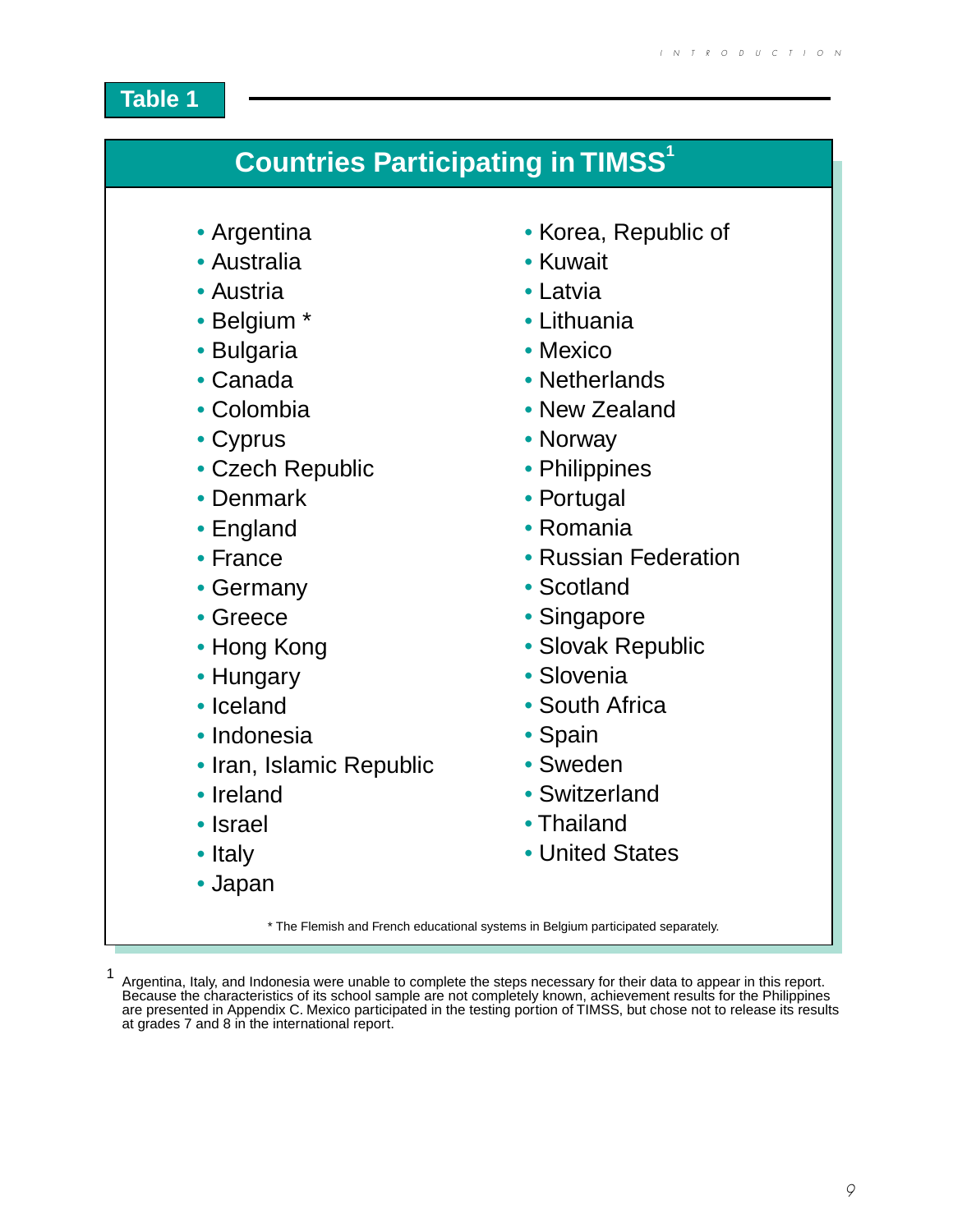Table 2 shows information about the lower and upper grades tested in each country, including the country names for those two grades and the years of formal schooling students in those grades had completed when they were tested for TIMSS. Table 2 reveals that for most, but not all, countries, the two grades tested represented the seventh and eighth years of formal schooling. Thus, solely for convenience, the report often refers to the upper grade tested as the eighth grade and the lower grade tested as the seventh grade. As a point of interest, a system-split (where the lower grade was in upper primary and the upper grade was in lower secondary) occurred in six countries: New Zealand, Norway, the Philippines, South Africa, Sweden, and Switzerland. Two countries, Israel and Kuwait, tested only at the upper grade.

Having valid and efficient samples in each country is crucial to the quality and success of any international comparative study. The accuracy of the survey results depends on the quality of sampling information available, and particularly on the quality of the samples. TIMSS developed procedures and guidelines to ensure that the national samples were of the highest quality possible. Standards for coverage of the target population, participation rates, and the age of students were established, as were clearly documented procedures on how to obtain the national samples. For the most part, the national samples were drawn in accordance with the TIMSS standards, and achievement results can be compared with confidence. However, despite efforts to meet the TIMSS specifications, some countries did not do so. These countries are specially annotated and/or shown in separate sections of the tables in this report.<sup>4</sup>

<sup>&</sup>lt;sup>4</sup> The TIMSS sampling requirements and the outcomes of the sampling procedures are described in Appendix A.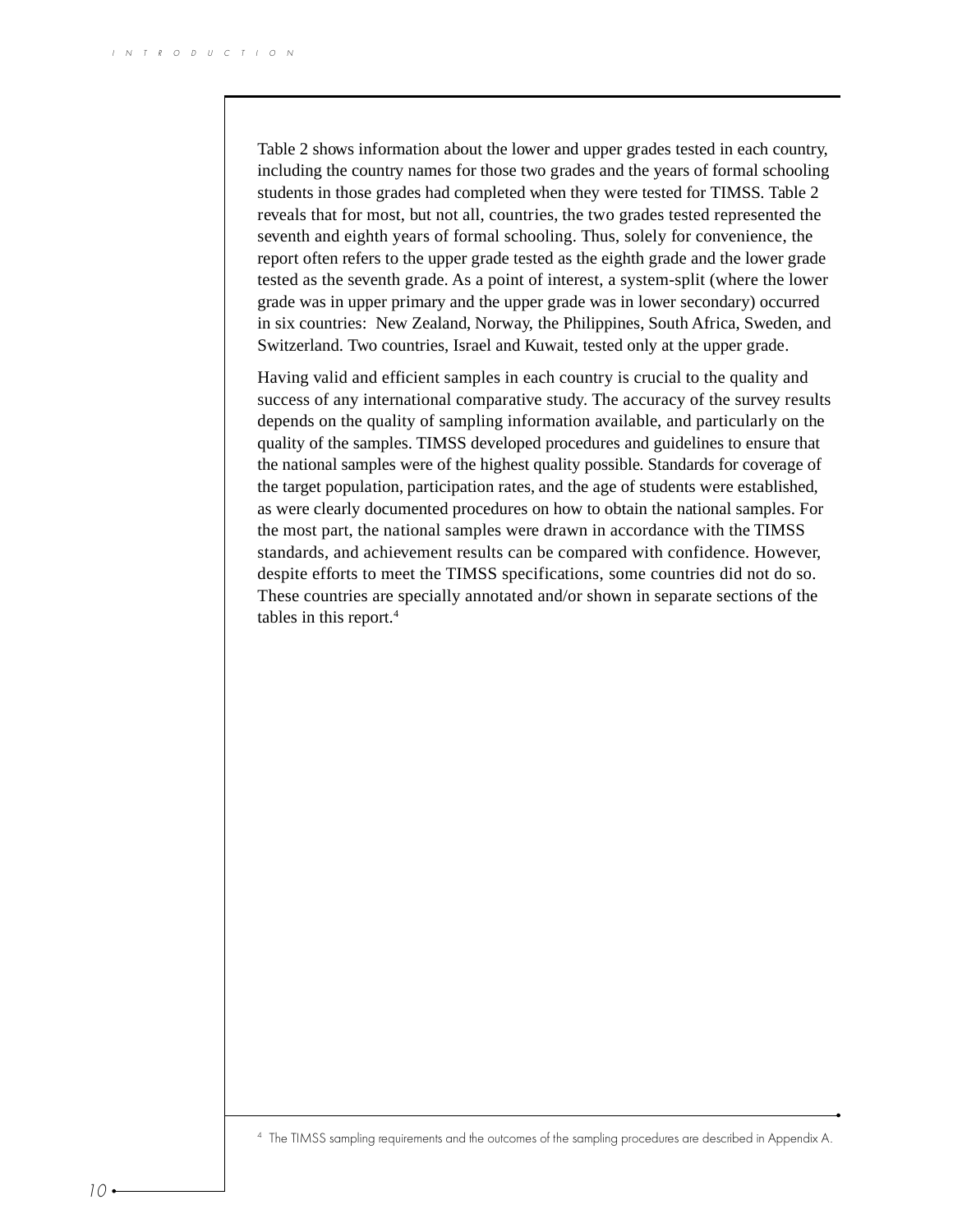#### **Information About the Grades Tested**

|                                 | <b>Lower Grade</b>                              |                                                                                  | <b>Upper Grade</b>                              |                                                                                  |  |
|---------------------------------|-------------------------------------------------|----------------------------------------------------------------------------------|-------------------------------------------------|----------------------------------------------------------------------------------|--|
| <b>Country</b>                  | <b>Country's Name for</b><br><b>Lower Grade</b> | <b>Years of Formal</b><br><b>Schooling Including</b><br>Lower Grade <sup>1</sup> | <b>Country's Name for</b><br><b>Upper Grade</b> | <b>Years of Formal</b><br><b>Schooling Including</b><br>Upper Grade <sup>1</sup> |  |
| <sup>2</sup> Australia          | 7 or 8                                          | 7 or 8                                                                           | 8 or 9                                          | 8 or 9                                                                           |  |
| Austria                         | 3. Klasse                                       | $\overline{7}$                                                                   | 4. Klasse                                       | 8                                                                                |  |
| Belgium (FI)                    | 1A                                              | $\overline{7}$                                                                   | 2A & 2P                                         | 8                                                                                |  |
| Belgium (Fr)                    | 1A                                              | $\overline{7}$                                                                   | 2A & 2P                                         | 8                                                                                |  |
| <b>Bulgaria</b>                 | $\overline{7}$                                  | $\overline{7}$                                                                   | 8                                               | 8                                                                                |  |
| Canada                          | $\overline{7}$                                  | $\overline{7}$                                                                   | 8                                               | 8                                                                                |  |
| Colombia                        | $\overline{7}$                                  | $\overline{7}$                                                                   | 8                                               | 8                                                                                |  |
| Cyprus                          | $\overline{7}$                                  | $\overline{7}$                                                                   | 8                                               | 8                                                                                |  |
| Czech Republic                  | $\overline{7}$                                  | $\overline{7}$                                                                   | 8                                               | 8                                                                                |  |
| Denmark                         | 6                                               | 6                                                                                | $\overline{7}$                                  | $\overline{7}$                                                                   |  |
| England                         | Year 8                                          | 8                                                                                | Year 9                                          | 9                                                                                |  |
| France                          | 5ème                                            | $\overline{7}$                                                                   | 4ème (90%) or 4ème<br>Technologique (10%)       | 8                                                                                |  |
| Germany                         | $\overline{7}$                                  | 7                                                                                | 8                                               | 8                                                                                |  |
| Greece                          | Secondary 1                                     | $\overline{7}$                                                                   | Secondary 2                                     | 8                                                                                |  |
| Hong Kong                       | Secondary 1                                     | $\overline{7}$                                                                   | Secondary 2                                     | 8                                                                                |  |
| Hungary                         | $\overline{7}$                                  | $\overline{7}$                                                                   | 8                                               | 8                                                                                |  |
| Iceland                         | $\overline{7}$                                  | 7                                                                                | 8                                               | 8                                                                                |  |
| Iran, Islamic Rep.              | $\overline{7}$                                  | $\overline{7}$                                                                   | 8                                               | 8                                                                                |  |
| Ireland                         | 1st Year                                        | $\overline{7}$                                                                   | 2nd Year                                        | 8                                                                                |  |
| Israel                          |                                                 | $\overline{\phantom{m}}$                                                         | 8                                               | 8                                                                                |  |
| Japan                           | 1st Grade Lower Secondary                       | $\overline{7}$                                                                   | 2nd Grade Lower Secondary                       | 8                                                                                |  |
| Korea, Republic of              | 1st Grade Middle School                         | $\overline{7}$                                                                   | 2nd Grade Middle School                         | 8                                                                                |  |
| Kuwait                          |                                                 | Ē,                                                                               | 9                                               | 9                                                                                |  |
| Latvia                          | $\overline{7}$                                  | $\overline{7}$                                                                   | 8                                               | 8                                                                                |  |
| Lithuania                       | $\overline{7}$                                  | $\overline{7}$                                                                   | 8                                               | 8                                                                                |  |
| <b>Netherlands</b>              | Secondary 1                                     | $\overline{7}$                                                                   | Secondary 2                                     | 8                                                                                |  |
| 3,4 New Zealand                 | Form 2                                          | $7.5 - 8.5$                                                                      | Form 3                                          | $8.5 - 9.5$                                                                      |  |
| <sup>3</sup> Norway             | 6                                               | 6                                                                                | $\overline{7}$                                  | $\overline{7}$                                                                   |  |
| <sup>3</sup> Philippines        | Grade 6 Elementary                              | 6                                                                                | 1st Year High School                            | $\overline{7}$                                                                   |  |
| Portugal                        | Grade 7                                         | $\overline{7}$                                                                   | Grade 8                                         | 8                                                                                |  |
| Romania                         | $\overline{7}$                                  | $\overline{7}$                                                                   | 8                                               | 8                                                                                |  |
| <sup>5</sup> Russian Federation | $\overline{7}$                                  | 6 or 7                                                                           | 8                                               | 7 or 8                                                                           |  |
| Scotland                        | Secondary 1                                     | 8                                                                                | Secondary 2                                     | 9                                                                                |  |
| Singapore                       | Secondary 1                                     | $\overline{7}$                                                                   | Secondary 2                                     | 8                                                                                |  |
| Slovak Republic                 | 7                                               | 7                                                                                | 8                                               | 8                                                                                |  |
| Slovenia                        | $\overline{7}$                                  | $\overline{7}$                                                                   | 8                                               | 8                                                                                |  |
| Spain                           | 7 EGB                                           | 7                                                                                | 8 EGB                                           | 8                                                                                |  |
| <sup>3</sup> South Africa       | Standard 5                                      | $\overline{7}$                                                                   | Standard 6                                      | 8                                                                                |  |
| <sup>3</sup> Sweden             | 6                                               | 6                                                                                | $\overline{7}$                                  | $\overline{7}$                                                                   |  |
| <sup>3</sup> Switzerland        |                                                 |                                                                                  |                                                 |                                                                                  |  |
| (German)                        | 6                                               | 6                                                                                | $\overline{7}$                                  | $\overline{7}$                                                                   |  |
| (French and Italian)            | $\overline{7}$                                  | $\overline{7}$                                                                   | 8                                               | 8                                                                                |  |
| Thailand                        | Secondary 1                                     | $\overline{7}$                                                                   | Secondary 2                                     | 8                                                                                |  |
| <b>United States</b>            | $\overline{\mathbf{7}}$                         | $\overline{7}$                                                                   | 8                                               | 8                                                                                |  |

**1** Years of schooling based on the number of years children in the grade level have been in formal schooling, beginning with primary education (International Standard Classification of Education Level 1). Does not include preprimary education.

2 Australia: Each state/territory has its own policy regarding age of entry to primary school. In 4 of the 8 states/territories

students were sampled from grades 7 and 8; in the other four states/territories students were sampled from grades 8 and 9.

<sup>3</sup> Indicates that there is a system-split between the lower and upper grades. In Switzerland there is a system-split in 14 of 26 cantons.

4New Zealand: The majority of students begin primary school on or near their 5th birthday so the "years of formal schooling" vary.

5Russian Federation: 70% of students in the seventh grade have had 6 years of formal schooling; 70% in the eighth grade have had 7 years of formal schooling.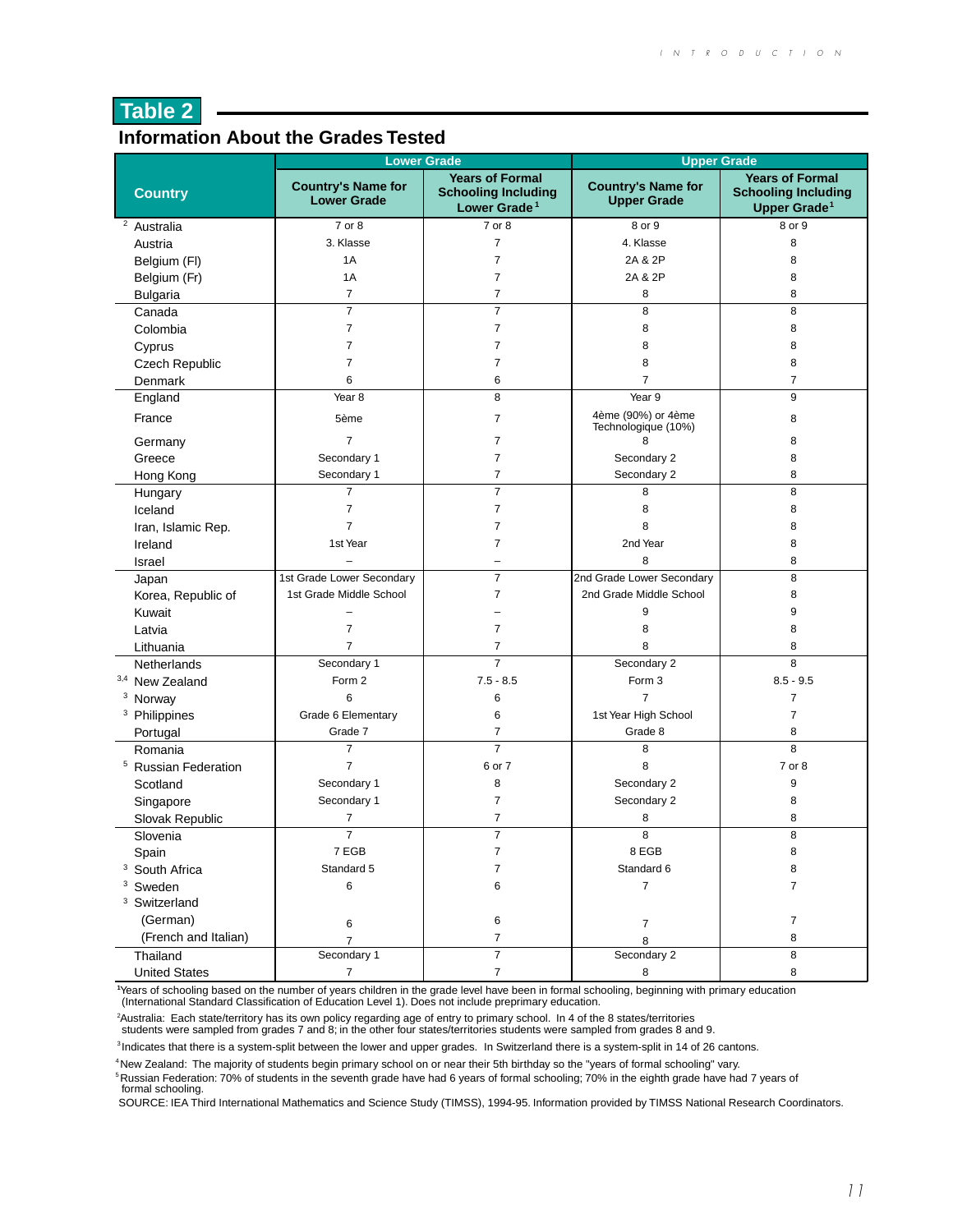### WHAT WAS THE NATURE OF THE MATHEMATICS TEST?

Together with the quality of the samples, the quality of the test also receives considerable scrutiny in any comparative study. All participants wish to ensure that the achievement items are appropriate for their students and reflect their current curriculum. Developing the TIMSS tests was a cooperative venture involving all of the NRCs during the entire process. Through a series of efforts, countries submitted items that were reviewed by mathematics subject-matter specialists, and additional items were written to ensure that the desired mathematics topics were covered adequately. Items were piloted, the results reviewed, and new items were written and piloted. The resulting TIMSS mathematics test contained 151 items representing a range of mathematics topics and skills.

The TIMSS curriculum frameworks described the content dimensions for the TIMSS tests as well as performance expectations (behaviors that might be expected of students in school mathematics).5 Six content areas are covered in the mathematics test taken by seventh- and eighth-grade students. These areas and the percentage of the test items devoted to each include: fractions and number sense (34%); measurement (12%); proportionality (7%); data representation, analysis, and probability (14%); geometry (15%); and algebra (18%). The performance expectations include: knowing (22%); performing routine procedures (25%); using complex procedures (21%); and solving problems (32%).

About one-fourth of the questions were in the free-response format, requiring students to generate and write their answers. These questions, some of which required extended responses, were allotted approximately one-third of the testing time. Responses to the free-response questions were evaluated to capture diagnostic information, and some were scored using procedures that permitted partial credit.<sup>6</sup> Chapter 3 of this report contains 33 example items illustrating the range of mathematics concepts and processes addressed by the TIMSS test.

The TIMSS tests were prepared in English and translated into 30 additional languages using explicit guidelines and procedures. A series of verification checks were conducted to ensure the comparability of the translations.7

The tests were given so that no one student took all of the items, which would have required more than three hours. Instead, the test was assembled in eight booklets, each requiring 90 minutes to complete. Each student took only one booklet, and the items were rotated through the booklets so that each one was answered by a representative sample of students.

<sup>5</sup> Robitaille, D.F., McKnight, C.C., Schmidt, W.H., Britton, E.D., Raizen, S.A., and Nicol, C. (1993). TIMSS Monograph No. 1: Curriculum Frameworks for Mathematics and Science. Vancouver, B.C.: Pacific Educational Press.

<sup>6</sup> TIMSS scoring reliability studies within and across countries indicate that the percent of exact agreement for correctness scores averaged well above 90%. For more details, see Appendix A.

 $7$  See Appendix A for more information about the translation procedures.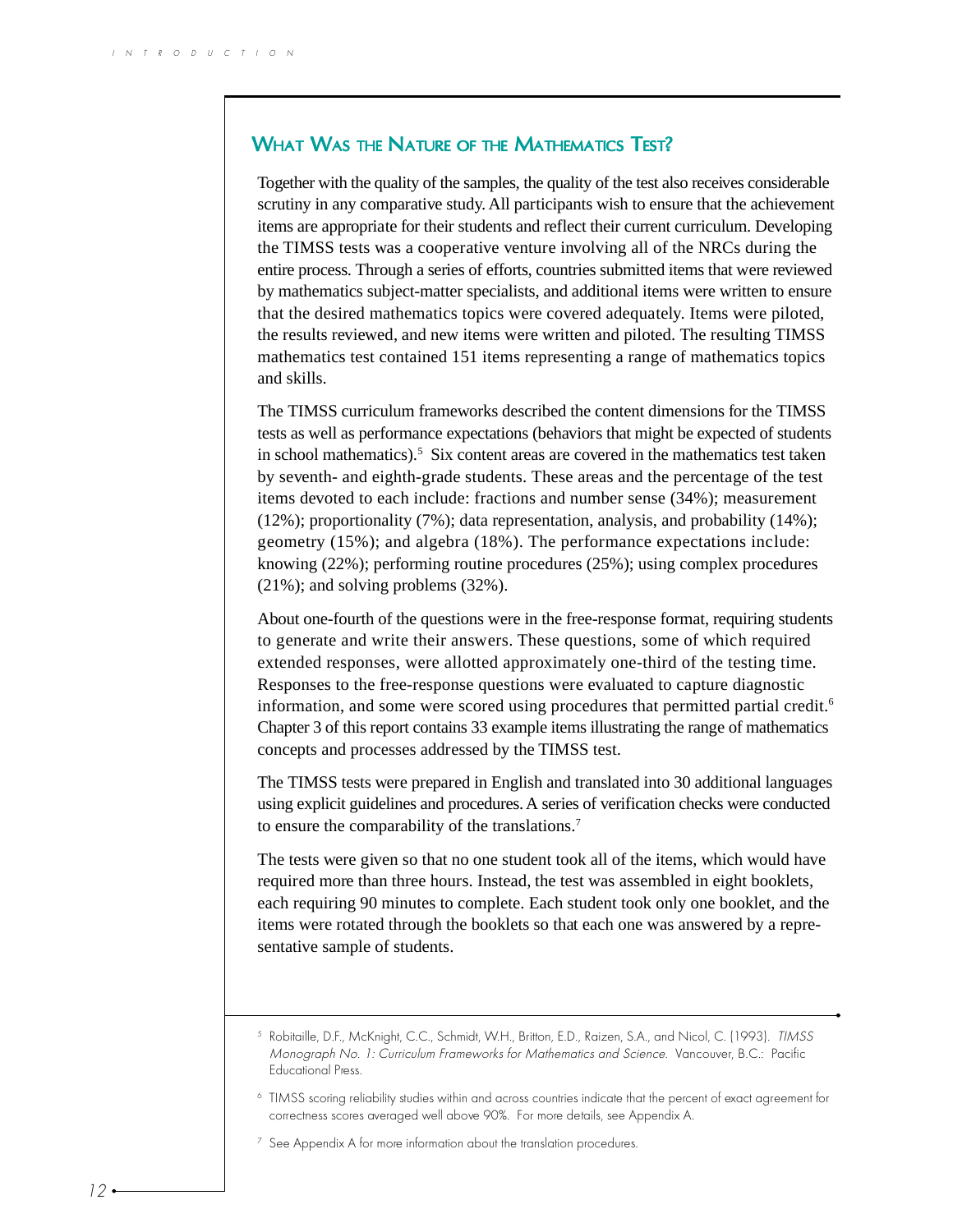TIMSS conducted a Test-Curriculum Matching Analysis whereby countries examined the TIMSS test to identify items measuring topics not addressed in their curricula. The analysis showed that omitting such items for each country had little effect on the overall pattern of achievement results across all countries.<sup>8</sup>

#### HOW DO COUNTRY CHARACTERISTICS DIFFER?

International studies of student achievement provide valuable comparative information about student performance and instructional practices. Along with the benefits of international studies, though, are challenges associated with comparing achievement across countries, cultures, and languages. In TIMSS, extensive efforts were made to attend to these issues through careful planning and documentation, cooperation among the participating countries, standardized procedures, and rigorous attention to quality control throughout.<sup>9</sup>

Beyond the integrity of the study procedures, the results of comparative studies such as TIMSS also need to be considered in light of the larger contexts in which students are educated and the kinds of system-wide factors that might influence students' opportunity to learn. A number of these factors are more fully described in *National Contexts for Mathematics and Science Education: An Encyclopedia of the Education* Systems Participating in TIMSS;<sup>10</sup> however, some selected demographic characteristics of the TIMSS countries are presented in Table 3. Table 4 contains information about public expenditure on education. The information in these two tables shows that some of the TIMSS countries are densely populated and others are more rural, some are large and some small, and some expend considerably more resources on education than others. Although these factors do not necessarily determine high or low performance in mathematics, they do provide a context for considering the difficulty of the educational task from country to country.

Describing students' educational opportunities also includes understanding the knowledge and skills that students are supposed to master. To help complete the picture of educational practices in the TIMSS countries, mathematics and curriculum specialists within each country provided detailed categorizations of their curriculum guides, textbooks, and curricular materials. The initial results from this effort can be found in two reports, entitled *Many Visions, Many Aims*: *A Cross-National Investigation of Curricular Intentions in School Mathematics* and *Many Visions, Many Aims: A Cross-National Investigation of Curricular Intentions in School Science*. 11

<sup>8</sup> Results of the Test-Curriculum Matching Analysis are presented in Appendix B.

<sup>9</sup> Appendix A contains an overview of the procedures used and cites a number of references providing details about TIMSS methodology.

<sup>&</sup>lt;sup>10</sup> Robitaille D.F. (in press). National Contexts for Mathematics and Science Education: An Encylopedia of the Education Systems Participating in TIMSS. Vancouver, B.C.: Pacific Educational Press.

<sup>&</sup>lt;sup>11</sup> Schmidt, W.H., McKnight, C.C., Valverde, G. A., Houang, R.T., and Wiley, D. E. (in press). Many Visions, Many Aims: A Cross-National Investigation of Curricular Intentions in School Mathematics. Dordrecht, the Netherlands: Kluwer Academic Publishers. Schmidt, W.H., Raizen, S.A., Britton, E.D., Bianchi, L.J., and Wolfe, R.G., (in press). Many Visions, Many Aims: A Cross-National Investigation of Curricular Intentions in School Science. Dordrecht, the Netherlands: Kluwer Academic Publishers.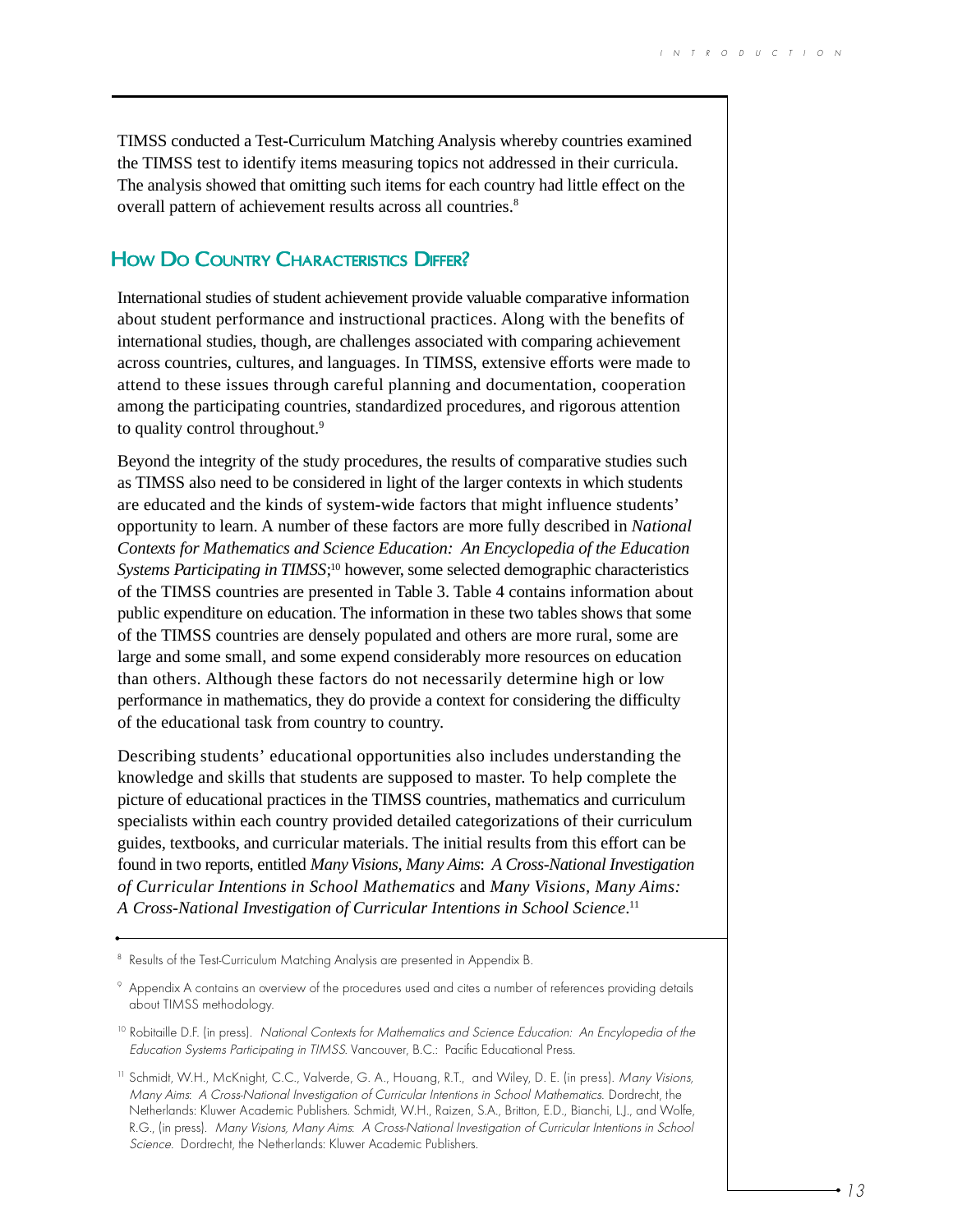### **Selected Demographic Characteristics of TIMSS Countries**

| <b>Country</b>            | <b>Population</b><br>Size (1,000) <sup>1</sup> | Area of<br><b>Country</b><br>(1000)<br><b>Square</b><br>Kilometers) <sup>2</sup> | <b>Density</b><br>(Population<br>per Square<br>Kilometer) <sup>3</sup> | <b>Percentage</b><br>of<br><b>Population</b><br><b>Living in</b><br><b>Urban Areas</b> | Life<br><b>Expectancy</b> <sup>4</sup> | <b>Percent in</b><br><b>Secondary</b><br>School <sup>5</sup> |
|---------------------------|------------------------------------------------|----------------------------------------------------------------------------------|------------------------------------------------------------------------|----------------------------------------------------------------------------------------|----------------------------------------|--------------------------------------------------------------|
| Australia                 | 17843                                          | 7713                                                                             | 2.29                                                                   | 84.8                                                                                   | 77                                     | 84                                                           |
| Austria                   | 8028                                           | 84                                                                               | 95.28                                                                  | 55.5                                                                                   | 77                                     | 107                                                          |
| Belgium                   | 10116                                          | 31                                                                               | 330.40                                                                 | 96.9                                                                                   | 76                                     | 103                                                          |
| <b>Bulgaria</b>           | 8435                                           | 111                                                                              | 76.39                                                                  | 70.1                                                                                   | 71                                     | 68                                                           |
| Canada                    | 29248                                          | 9976                                                                             | 2.90                                                                   | 76.7                                                                                   | 78                                     | 88                                                           |
| Colombia                  | 36330                                          | 1139                                                                             | 31.33                                                                  | 72.2                                                                                   | 70                                     | 62                                                           |
| Cyprus                    | 726                                            | 9                                                                                | 77.62                                                                  | 53.6                                                                                   | 77                                     | 95                                                           |
| <b>Czech Republic</b>     | 10333                                          | 79                                                                               | 130.99                                                                 | 65.3                                                                                   | 73                                     | 86                                                           |
| Denmark                   | 5205                                           | 43                                                                               | 120.42                                                                 | 85.1                                                                                   | 75                                     | 114                                                          |
| <sup>6</sup> England      | 48533                                          | 130                                                                              | 373.33                                                                 |                                                                                        | 77                                     |                                                              |
| France                    | 57928                                          | 552                                                                              | 104.56                                                                 | 72.8                                                                                   | 78                                     | 106                                                          |
| Germany                   | 81516                                          | 357                                                                              | 227.39                                                                 | 86.3                                                                                   | 76                                     | 101                                                          |
| Greece                    | 10426                                          | 132                                                                              | 78.63                                                                  | 64.7                                                                                   | 78                                     | 99                                                           |
| 7 Hong Kong               | 6061                                           | 1                                                                                | 5691.35                                                                | 94.8                                                                                   | 78                                     | 98                                                           |
| Hungary                   | 10261                                          | 93                                                                               | 110.03                                                                 | 64.2                                                                                   | 70                                     | 81                                                           |
| Iceland                   | 266                                            | 103                                                                              | 2.56                                                                   | 91.4                                                                                   | 79                                     | 103                                                          |
| Iran                      | 62550                                          | 1648                                                                             | 36.98                                                                  | 58.5                                                                                   | 68                                     | 66                                                           |
| Ireland                   | 3571                                           | 70                                                                               | 50.70                                                                  | 57.4                                                                                   | 76                                     | 105                                                          |
| Israel                    | 5383                                           | 21                                                                               | 252.14                                                                 | 90.5                                                                                   | 77                                     | 87                                                           |
| Japan                     | 124961                                         | 378                                                                              | 329.63                                                                 | 77.5                                                                                   | 79                                     | 96                                                           |
| Korea, Republic of        | 44453                                          | 99                                                                               | 444.92                                                                 | 79.8                                                                                   | 71                                     | 93                                                           |
| Kuwait                    | 1620                                           | 18                                                                               | 80.42                                                                  | 96.8                                                                                   | 76                                     | 60                                                           |
| Latvia                    | 2547                                           | 65                                                                               | 40.09                                                                  | 72.6                                                                                   | 68                                     | 87                                                           |
| Lithuania                 | 3721                                           | 65                                                                               | 57.21                                                                  | 71.4                                                                                   | 69                                     | 78                                                           |
| Netherlands               | 15381                                          | 37                                                                               | 409.30                                                                 | 88.9                                                                                   | 78                                     | 93                                                           |
| New Zealand               | 3493                                           | 271                                                                              | 12.78                                                                  | 85.8                                                                                   | 76                                     | 104                                                          |
| Norway                    | 4337                                           | 324                                                                              | 13.31                                                                  | 73.0                                                                                   | 78                                     | 116                                                          |
| Philippines               | 67038                                          | 300                                                                              | 218.83                                                                 | 53.1                                                                                   | 65                                     | 79                                                           |
| Portugal                  | 9902                                           | 92                                                                               | 106.95                                                                 | 35.2                                                                                   | 75                                     | 81                                                           |
| Romania                   | 22731                                          | 238                                                                              | 95.81                                                                  | 55.0                                                                                   | 70                                     | 82                                                           |
| <b>Russian Federation</b> | 148350                                         | 17075                                                                            | 8.70                                                                   | 73.2                                                                                   | 64                                     | 88                                                           |
| $^{\rm 8}$<br>Scotland    | 5132                                           | 79                                                                               | 65.15                                                                  |                                                                                        | 75                                     | $\overline{\phantom{0}}$                                     |
| Singapore                 | 2930                                           | $\mathbf{1}$                                                                     | 4635.48                                                                | 100.0                                                                                  | 75                                     | 84                                                           |
| Slovak Republic           | 5347                                           | 49                                                                               | 108.61                                                                 | 58.3                                                                                   | 72                                     | 89                                                           |
| Slovenia                  | 1989                                           | 20                                                                               | 97.14                                                                  | 62.7                                                                                   | 74                                     | 85                                                           |
| South Africa              | 40539                                          | 1221                                                                             | 32.46                                                                  | 50.5                                                                                   | 64                                     | 77                                                           |
| Spain                     | 39143                                          | 505                                                                              | 77.43                                                                  | 76.3                                                                                   | 77                                     | 113                                                          |
| Sweden                    | 8781                                           | 450                                                                              | 19.38                                                                  | 83.1                                                                                   | 78                                     | 99                                                           |
| Switzerland               | 6994                                           | 41                                                                               | 168.03                                                                 | 60.6                                                                                   | 78                                     | 91                                                           |
| Thailand                  | 58024                                          | 513                                                                              | 111.76                                                                 | 31.9                                                                                   | 69                                     | 37                                                           |
| <b>United States</b>      | 260650                                         | 9809                                                                             | 27.56                                                                  | 76.0                                                                                   | 77                                     | 97                                                           |

1 Estimates for 1994 based, in most cases, on a de facto definition. Refugees not permanently settled in the country of asylum

are generally considered to be part of their country of origin.

2 Area is the total surface area in square kilometers, comprising all land area and inland waters.

<sup>3</sup> Density is population per square kilometer of total surface area.

4 Number of years a newborn infant would live if prevailing patterns of mortality at its birth were to stay the same throughout its life.

5 Gross enrollment of all ages at the secondary level as a percentage of school-age children as defined by each country. This

 may be reported in excess of 100% if some pupils are younger or older than the country's standard range of secondary school age. 6 Annual Abstract of Statistics1995, and Office of National Statistics. All data are for 1993.

7 Number for Secondary Enrollment is from Education Department (1985) Education Indicators for the Hong Kong Education

System (unpublished document).

<sup>8</sup> Registrar General for Scotland Annual Report 1995 and Scottish Abstract of Statistics 1993.

 $(-)$  A dash indicates the data were unavailable.

SOURCE: The World Bank, Social Indicators of Development, 1996.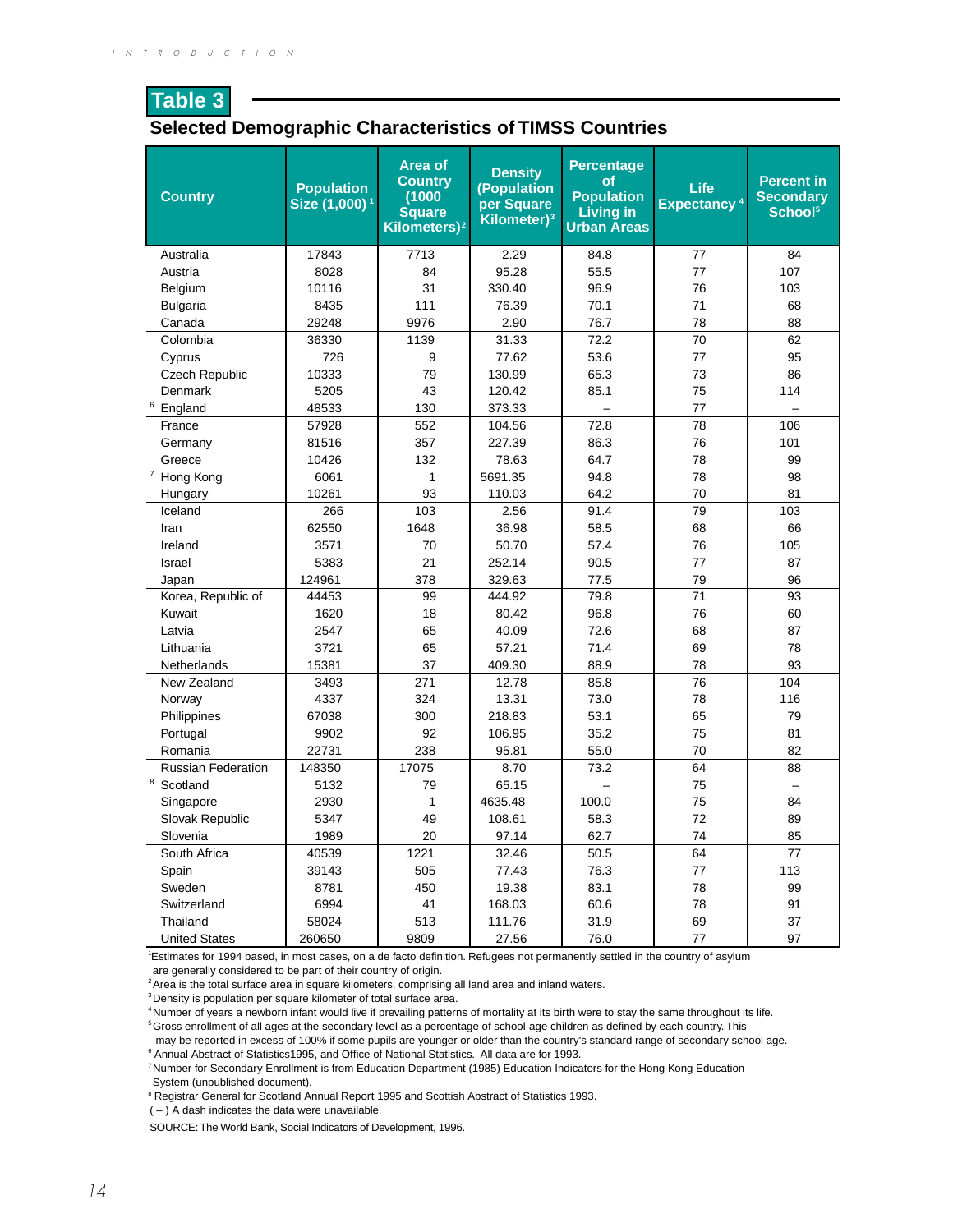#### Public Expenditure on Education at Primary and Secondary Levels<sup>1</sup> **in TIMSS Countries**

| <b>Country</b>            | <b>Gross National</b><br><b>Product per Capita</b><br>(US Dollars) $2$ | <b>Gross National</b><br><b>Product per Capita</b><br>(Intl. Dollars) <sup>3</sup> | <b>Public Expenditure</b><br>on Education (Levels<br>1 & 2) as % of Gross<br><b>National Product<sup>4</sup></b> | <b>Public Expenditure</b><br>on Education<br>(Intl. Dollars per<br>$Capita)^5$ |
|---------------------------|------------------------------------------------------------------------|------------------------------------------------------------------------------------|------------------------------------------------------------------------------------------------------------------|--------------------------------------------------------------------------------|
| Australia                 | 17980                                                                  | 19000                                                                              | 3.69                                                                                                             | 701                                                                            |
| Austria                   | 24950                                                                  | 20230                                                                              | 4.24                                                                                                             | 858                                                                            |
| Belgium                   | 22920                                                                  | 20450                                                                              | 3.70                                                                                                             | 757                                                                            |
| <b>Bulgaria</b>           | 1160                                                                   | 4230                                                                               | 3.06                                                                                                             | 129                                                                            |
| Canada                    | 19570                                                                  | 21230                                                                              | 4.62                                                                                                             | 981                                                                            |
| Colombia                  | 1620                                                                   | 5970                                                                               | 2.83                                                                                                             | 169                                                                            |
| <sup>6</sup> Cyprus       | 10380                                                                  |                                                                                    | 3.60                                                                                                             | $\overline{\phantom{m}}$                                                       |
| Czech Republic            | 3210                                                                   | 7910                                                                               | 3.75                                                                                                             | 297                                                                            |
| Denmark                   | 28110                                                                  | 20800                                                                              | 4.80                                                                                                             | 998                                                                            |
| $7$ England               | 18410                                                                  | 18170                                                                              | 3.57                                                                                                             | 649                                                                            |
| France                    | 23470                                                                  | 19820                                                                              | 3.61                                                                                                             | 716                                                                            |
| Germany                   | 25580                                                                  | 19890                                                                              | 2.43                                                                                                             | 483                                                                            |
| Greece                    | 7710                                                                   | 11400                                                                              | 2.27                                                                                                             | 259                                                                            |
| <sup>8</sup> Hong Kong    | 21650                                                                  | 23080                                                                              | 1.34                                                                                                             | 309                                                                            |
| Hungary                   | 3840                                                                   | 6310                                                                               | 4.31                                                                                                             | 272                                                                            |
| Iceland                   | 24590                                                                  | 18900                                                                              | 4.77                                                                                                             | 902                                                                            |
| Iran                      |                                                                        | 4650                                                                               | 3.93                                                                                                             | 183                                                                            |
| Ireland                   | 13630                                                                  | 14550                                                                              | 4.21                                                                                                             | 613                                                                            |
| Israel                    | 14410                                                                  | 15690                                                                              | 3.72                                                                                                             | 584                                                                            |
| Japan                     | 34360                                                                  | 21350                                                                              | 2.82                                                                                                             | 602                                                                            |
| Korea, Republic of        | 8220                                                                   | 10540                                                                              | 3.43                                                                                                             | 362                                                                            |
| Kuwait                    | 19040                                                                  | 24500                                                                              | 3.46                                                                                                             | 848                                                                            |
| Latvia                    | 2290                                                                   | 5170                                                                               | 2.85                                                                                                             | 147                                                                            |
| Lithuania                 | 1350                                                                   | 3240                                                                               | 2.18                                                                                                             | 71                                                                             |
| Netherlands               | 21970                                                                  | 18080                                                                              | 3.30                                                                                                             | 597                                                                            |
| New Zealand               | 13190                                                                  | 16780                                                                              | 3.15                                                                                                             | 529                                                                            |
| Norway                    | 26480                                                                  | 21120                                                                              | 5.26                                                                                                             | 1111                                                                           |
| Philippines               | 960                                                                    | 2800                                                                               | 1.78                                                                                                             | 50                                                                             |
| Portugal                  | 9370                                                                   | 12400                                                                              | 2.98                                                                                                             | 370                                                                            |
| Romania                   | 1230                                                                   | 2920                                                                               | 1.89                                                                                                             | 55                                                                             |
| <b>Russian Federation</b> | 2650                                                                   | 5260                                                                               |                                                                                                                  | $\equiv$                                                                       |
| 7 Scotland                | 18410                                                                  | 18170                                                                              | 3.57                                                                                                             | 649                                                                            |
| Singapore                 | 23360                                                                  | 21430                                                                              | 3.38                                                                                                             | 724                                                                            |
| Slovak Republic           | 2230                                                                   | 6660                                                                               | 2.69                                                                                                             | 179                                                                            |
| Slovenia                  | 7140                                                                   |                                                                                    | 4.20                                                                                                             | $\equiv$                                                                       |
| South Africa              | 3010                                                                   |                                                                                    | 5.12                                                                                                             |                                                                                |
| Spain                     | 13280                                                                  | 14040                                                                              | 3.17                                                                                                             | 445                                                                            |
| Sweden                    | 23630                                                                  | 17850                                                                              | 4.92                                                                                                             | 878                                                                            |
| Switzerland               | 37180                                                                  | 24390                                                                              | 3.72                                                                                                             | 907                                                                            |
| Thailand                  | 2210                                                                   | 6870                                                                               | 3.00                                                                                                             | 206                                                                            |
| <b>United States</b>      | 25860                                                                  | 25860                                                                              | 4.02                                                                                                             | 1040                                                                           |

1 The levels of education are based on the International Standard Classification of Education. The duration of Primary (level 1) and Secondary (level 2) vary depending on the country.

<sup>2</sup> SOURCE: The World Bank Atlas, 1996. Estimates for 1994 at current market prices in U.S. dollars, calculated by the conversion method used for the World Bank Atlas.

<sup>3</sup>SOURCE: The World Bank Atlas, 1996. Converted at purchasing power parity (PPP). PPP is defined as number of units of a country's currency required to buy same amounts of goods and services in domestic market as one dollar would buy in the United States.

4SOURCE: UNESCO Statistical Yearbook, 1995. Calculated by multiplying the Public Expenditure on Education as a % of GNP by the percentage of public education expenditure on the first and second levels of education. Figures represent the most recent figures released.

5Calculated by multiplying the GNP per Capita (Intl. Dollars) column by Public Expenditure on Education.

<sup>6</sup> GNP per capita figure for Cyprus is for 1993.

<sup>7</sup>The figures for England and Scotland are for the United Kingdom.

<sup>8</sup>Calculated using Education Department (1985) Education Indicators for the Hong Kong Education System (unpublished document).

 $(-)$  A dash indicates the data were unavailable.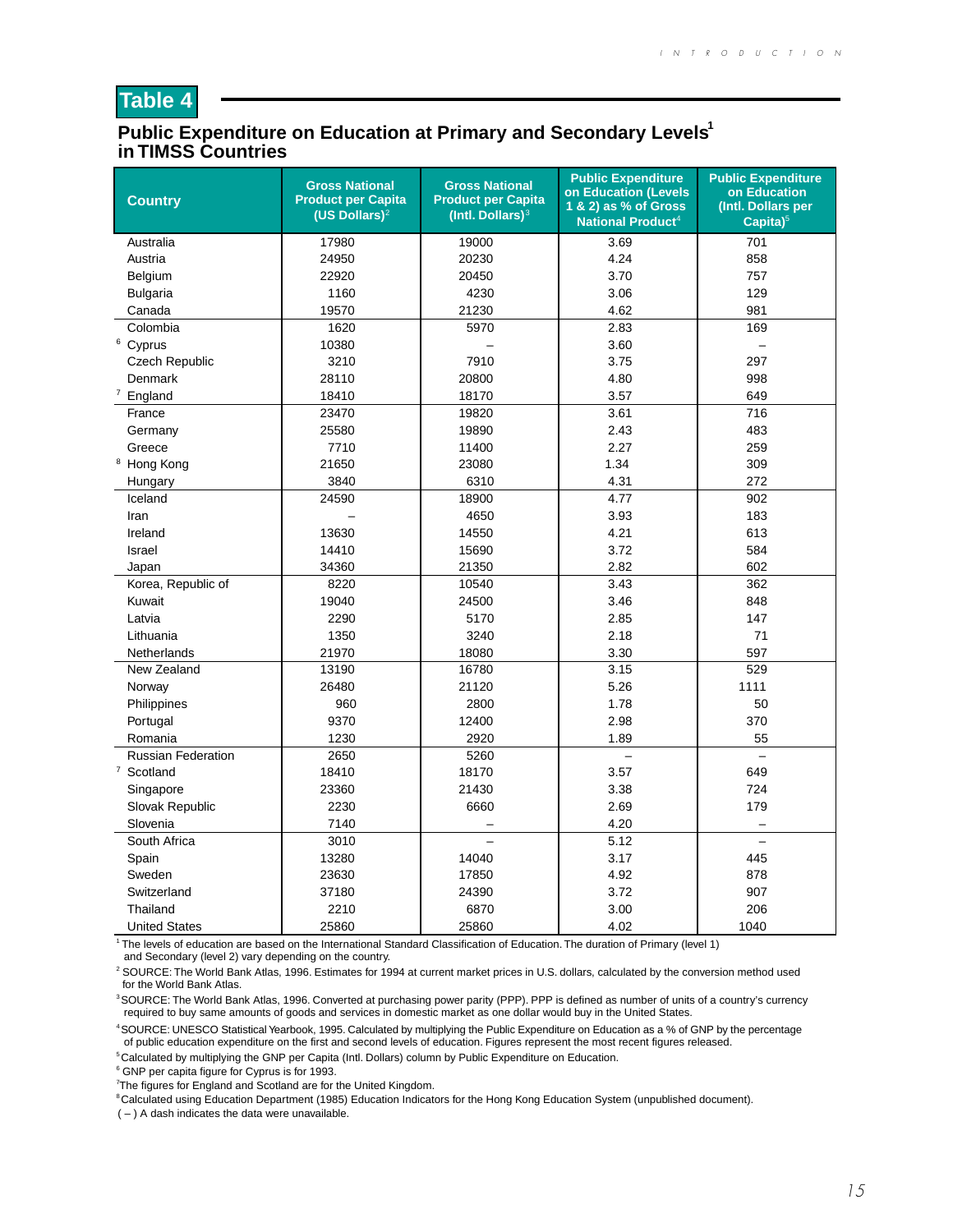Depending on the educational system, students' learning goals are commonly set at one of three main levels: the national or regional level, the school level, or the classroom level. Some countries are highly centralized, with the ministry of education (or highest authority in the system) having exclusive responsibility for making the major decisions governing the direction of education. In others, such decisions are made regionally or locally. Each approach has its strengths and weaknesses. Centralized decision making can add coherence in curriculum coverage, but may constrain a school or teacher's flexibility in tailoring instruction to the different needs of students.

Figures 1, 2, and 3 show the degree of centralization in the TIMSS countries regarding decision-making about curriculum syllabi, textbooks, and examinations. Thirty of the TIMSS participants reported nationally-centralized decision-making about curriculum. Fewer countries reported nationally-centralized decision-making about textbooks, although 16 participants were in this category. Thirteen countries reported nationally-centralized decision-making about examinations. Regional decision-making about these three aspects of education does not appear very common among the TIMSS countries, with only a few countries reporting this level of decision-making for curriculum syllabi and textbooks, and none reporting it for examinations.

Most countries reported having centralized decision-making for one or two of the areas and "not centralized" decision-making for one or two of the areas. However, six countries – Bulgaria, Hong Kong, Lithuania, the Philippines, Romania, and Singapore – reported nationally-centralized decision-making for all three areas: curriculum syllabi, textbooks, and examinations. Six countries – Australia, Hungary, Iceland, Latvia, Scotland, and the United States – reported that decision-making is not centralized for any of these areas.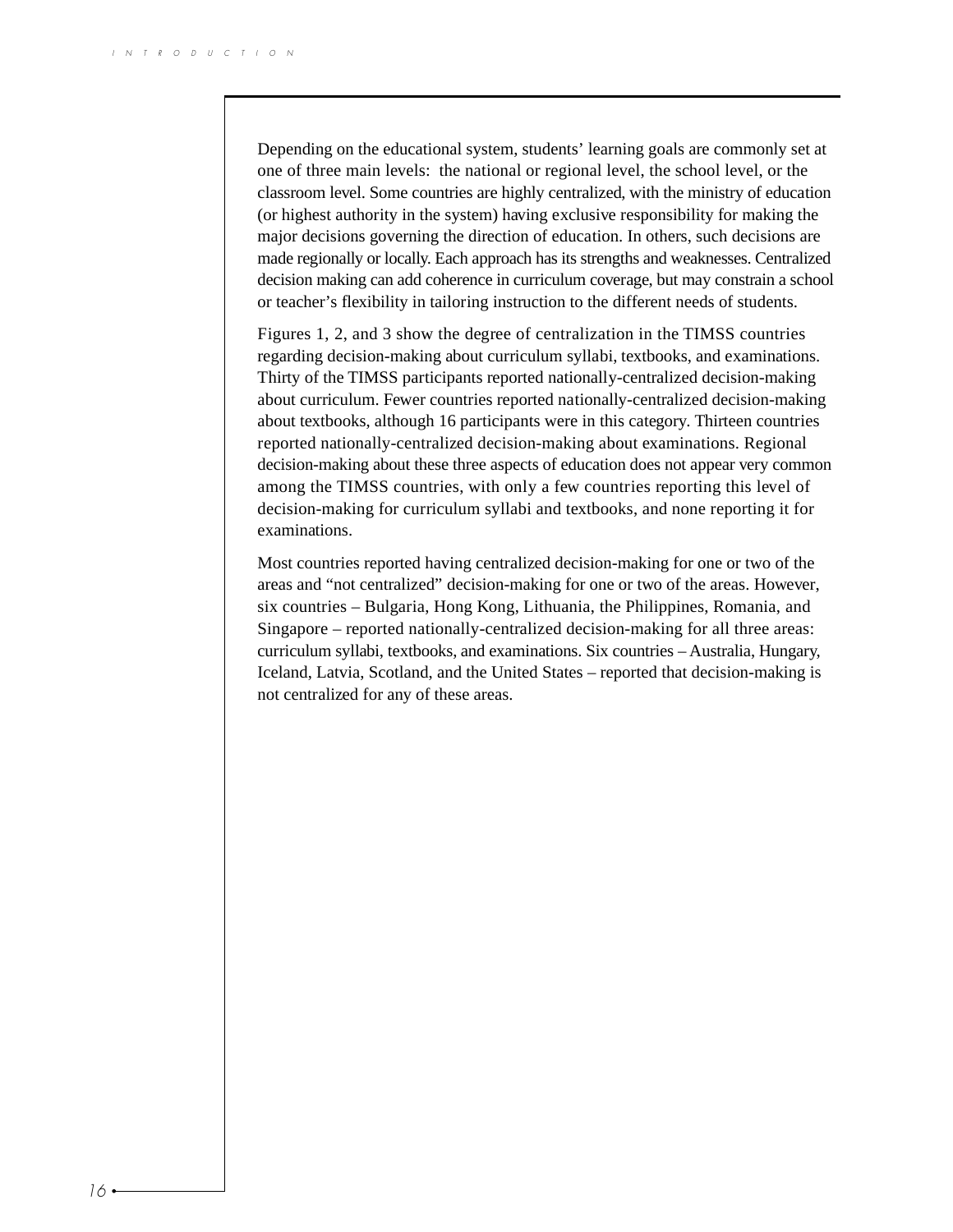### **Figure 1**

#### **Centralization of Decision-Making Regarding Curriculum Syllabi**



1Belgium: In Belgium, decision-making is centralized separately for the two educational systems.

- **2** Norway: The National Agency of Education provides goals which schools are required to work towards. Schools have the freedom to implement the goals based on local concerns.
- **3** Spain: Spain is now reforming to a regionally centralized system with high responsibility at the school level.
- Sweden: The National Agency of Education provides goals which schools are required to work towards. Schools have the freedom 4 to implement the goals based on local concerns.
- Switzerland: Decision-making regarding curricula in upper secondary varies across cantons and types of education. **5**
- Australia: Students tested in TIMSS were educated under a decentralized system. Reforms beginning in 1994 are introducing **6** regionally centralized (state-determined) curriculum guidelines.

<sup>7</sup>Denmark: The Danish Parliament makes decisions governing the overall aim of education, and the Minister of Education sets the target, the central knowledge, and proficiency for each subject and the grades for teaching the subject. The local school administration can implement the subjects from guidelines from the Ministry; however, these are recommendations and are not mandatory.

Hungary: Hungary is in the midst of changing from a highly centralized system to one in which local authorities and schools have more autonomy. **8** Netherlands: The Ministry of Education sets core objectives (for subjects in primary education and in 'basic education' at lower secondary level) **9** and goals/objectives (for subjects in the four student ability tracks in secondary education) which schools are required to work towards. Schools have the freedom, though, to decide how to reach these objectives.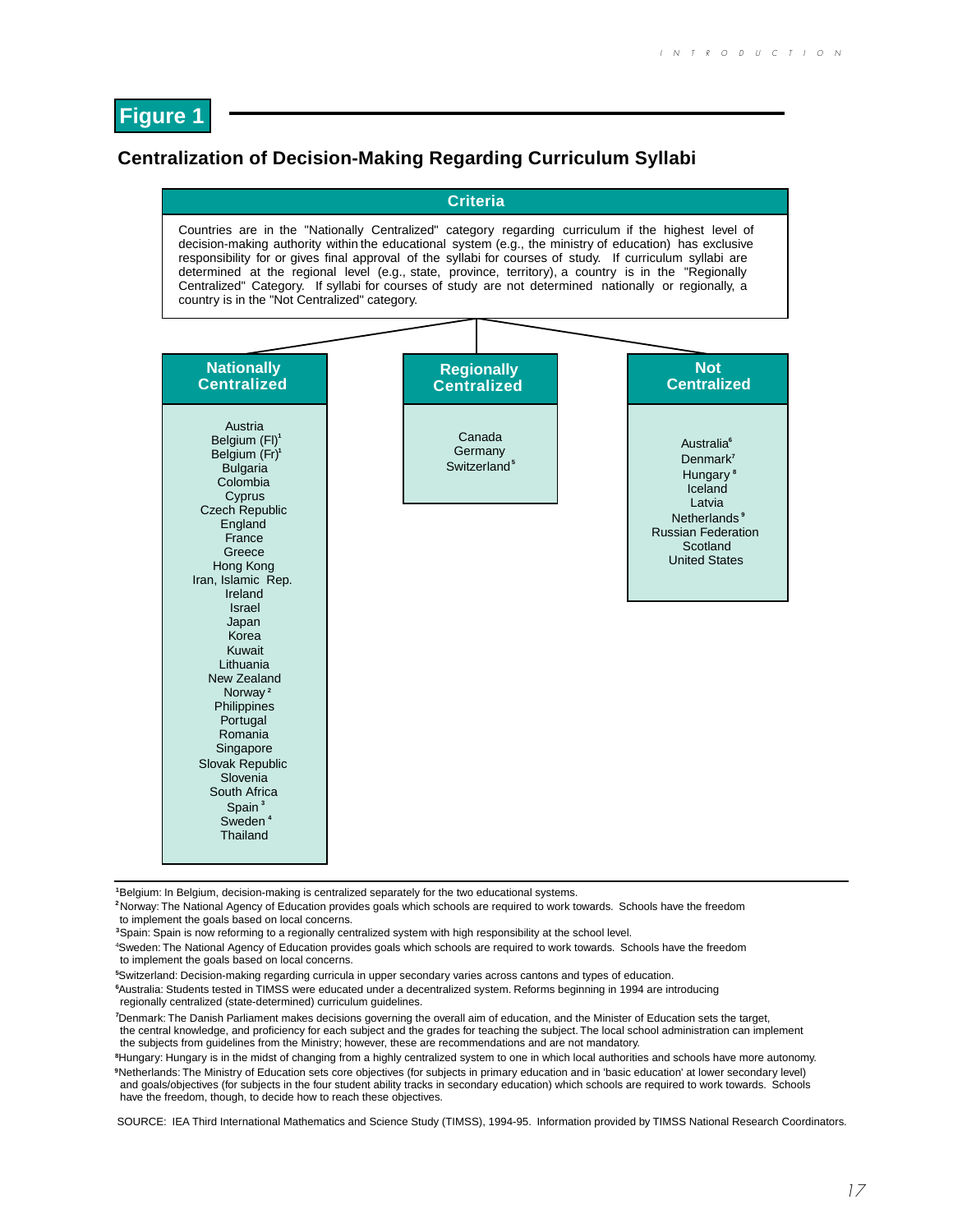### **Figure 2**

### **Centralization of Decision-Making Regarding Textbooks**

#### Countries are in the "Nationally Centralized" category regarding textbooks if the highest level of decision-making authority within the educational system (e.g., the ministry of education) has exclusive responsibility for determining the approved textbooks. If textbooks are selected from a regionally approved list (e.g.,state, province, territory), a country is in the "Regionally Centralized" Category. If that decision-making body has less than exclusive repsonsibility for determining the approved textbooks, a country is in the "Not Centralized" category. **Criteria** Austria Bulgaria **Cyprus Greece** Hong Kong Iran, Islamic Rep. Korea Kuwait Lithuania Norway **Philippines** Romania Singapore Slovenia Spain**<sup>1</sup> Thailand Nationally Centralized Regionally Centralized Germany** South Africa Switzerland **<sup>2</sup>** Australia Belgium (Fl) Belgium (Fr) Canada Colombia Czech Republic Denmark England **France** Hungary**<sup>3</sup>** Iceland Ireland Israel Japan Latvia **Netherlands** New Zealand Portugal Russian Federation **Scotland** Slovak Republic **Sweden** United States **Not Centralized**

**1** Spain: Spain is now reforming to a regionally centralized system with high responsibility at the school level.

**2** Switzerland: Decision-making regarding textbooks in upper secondary varies across the cantons and the types of education.

**3** Hungary: Hungary is in the midst of changing from a highly centralized system to one in which local authorities and schools have more autonomy.